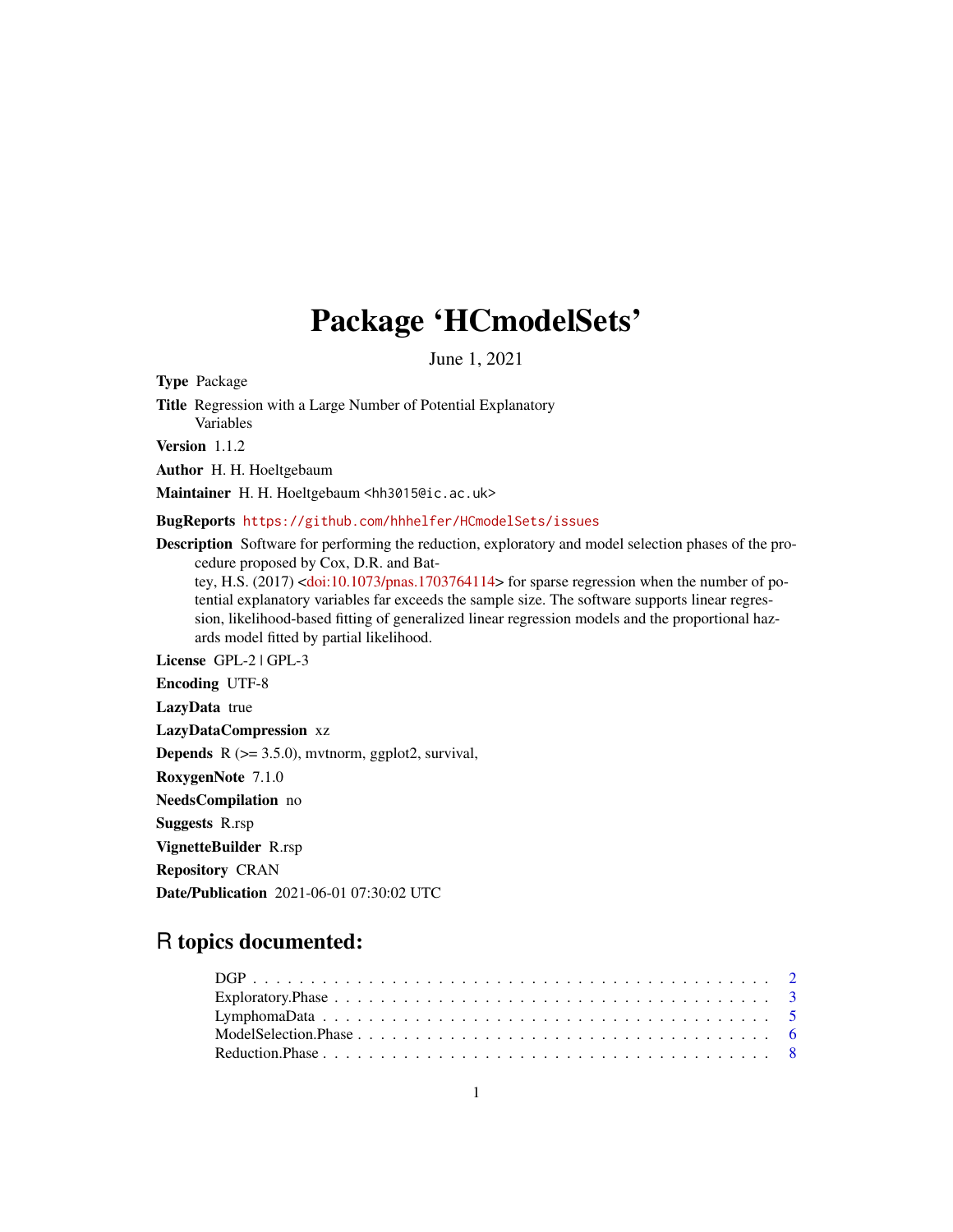#### <span id="page-1-0"></span> $\blacksquare$

#### Description

This function generates realizations of random variables as described in the simple example of Battey, H. S. & Cox, D. R. (2018).

#### Usage

```
DGP(s,a,sigStrength,rho,n,noise=NULL,var,d,intercept,type.response="N",DGP.seed=NULL,
    scale=NULL,shape=NULL,rate=NULL)
```
#### Arguments

| S             | Number of signal variables.                                                                                                                    |
|---------------|------------------------------------------------------------------------------------------------------------------------------------------------|
| a             | Number of noise variables correlated with signal variables.                                                                                    |
| sigStrength   | Signal strength.                                                                                                                               |
| rho           | Correlation among signal variables and noise variables correlated with signal<br>variables.                                                    |
| n             | Sample size.                                                                                                                                   |
| noise         | Variance of the observations around the true regression line.                                                                                  |
| var           | Variance of the potential explanatory variables.                                                                                               |
| d             | Number of potential explanatory variables.                                                                                                     |
| intercept     | Expected value of the response variable when all potential explanatory variables<br>are at zero. It is only considered when type.response="N". |
| type.response | Generates gaussian ("N") or survival ("S") data from a proportional hazards<br>model with Weibull baseline hazard.                             |
| DGP.seed      | Seed for the random number generator.                                                                                                          |
| scale         | scale parameter of the proportional hazards model with Weibull baseline hazard.                                                                |
| shape         | shape parameter of the proportional hazards model with Weibull baseline haz-<br>ard.                                                           |
| rate          | rate parameter of the exponential distribution of censoring times. If not pro-<br>vided, uncensored data are generated.                        |

#### Value

| X        | The simulated design matrix.                                  |
|----------|---------------------------------------------------------------|
| Y        | The simulated response variable.                              |
| TRUE.idx | Indices of the variables in the true model.                   |
| status   | If type.response="S", provides the status from survival data. |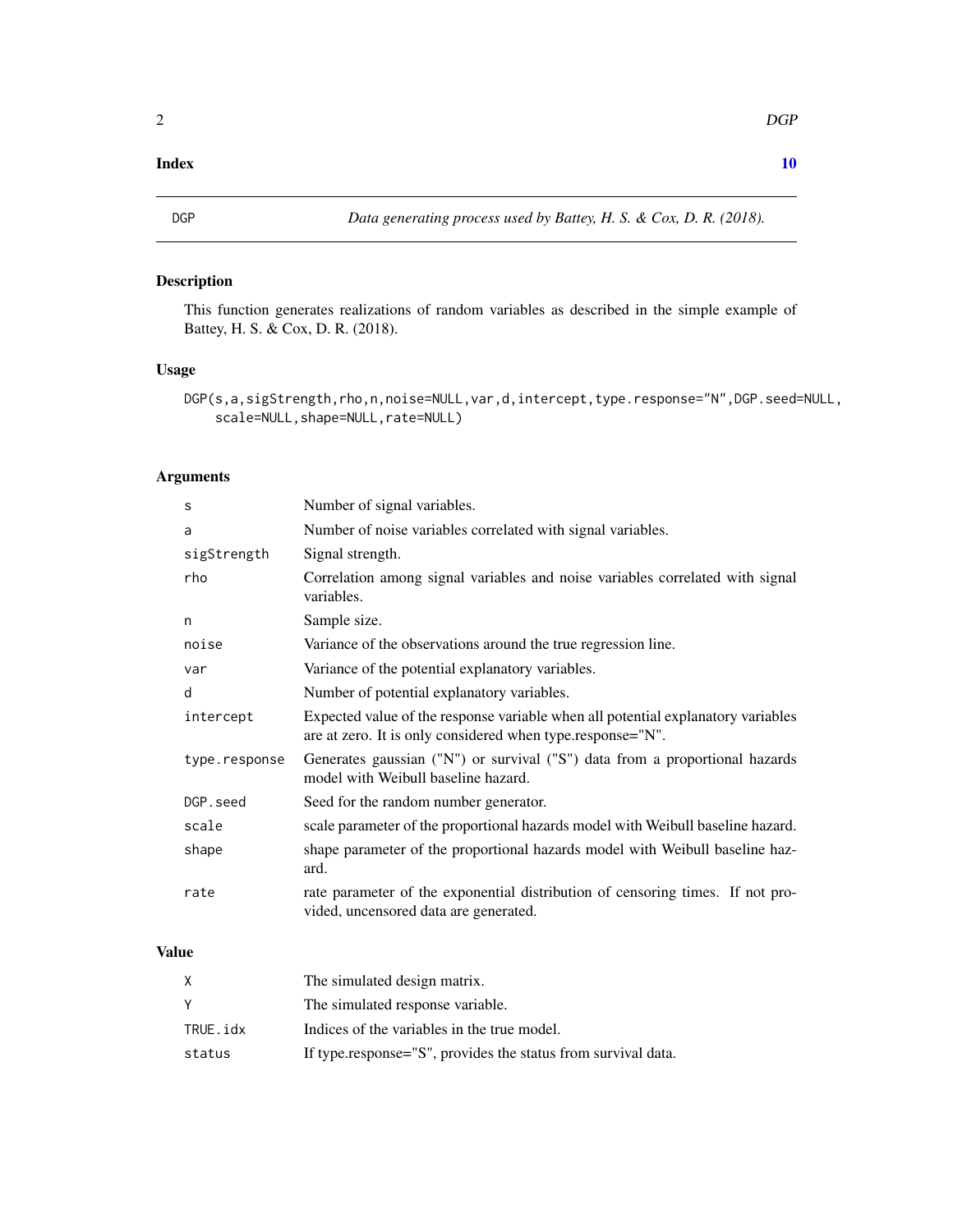#### <span id="page-2-0"></span>Exploratory.Phase 3

#### Acknowledgement

The work was supported by the UK Engineering and Physical Sciences Research Council under grant number EP/P002757/1.

#### Author(s)

Hoeltgebaum, H. H.

#### References

Cox, D. R. and Battey, H. S. (2017). Large numbers of explanatory variables, a semi-descriptive analysis. *Proceedings of the National Academy of Sciences*, 114(32), 8592-8595.

Battey, H. S. and Cox, D. R. (2018). Large numbers of explanatory variables: a probabilistic assessment. *Proceedings of the Royal Society of London, A.*, 474(2215), 20170631.

Hoeltgebaum, H., & Battey, H. S. (2019). HCmodelSets: An R Package for Specifying Sets of Well-fitting Models in High Dimensions. *The R Journal*, 11(2), 370-379.

#### Examples

```
## Generates DGP
## Generates a random DGP
\text{dgp} = \text{DGP}(\text{s=5}, \text{a=3}, \text{sigStrength=1}, \text{rho=0.9}, \text{n=100}, \text{intercept=5}, \text{noise=1},var=1, d=1000, DGP.seed = 2018)
```
<span id="page-2-1"></span>Exploratory.Phase *Perform the Exploratory phase on the hypercube dimension reduction proposed by Cox, D. R. & Battey, H. S. (2017)*

#### Description

This function performs the exploratory phase on the variables retained through the reduction phase, returning any significant squared and interaction terms.

#### Usage

Exploratory.Phase(X, Y, list.reduction, family=gaussian, signif=0.01, silent=TRUE, Cox.Hazard = FALSE)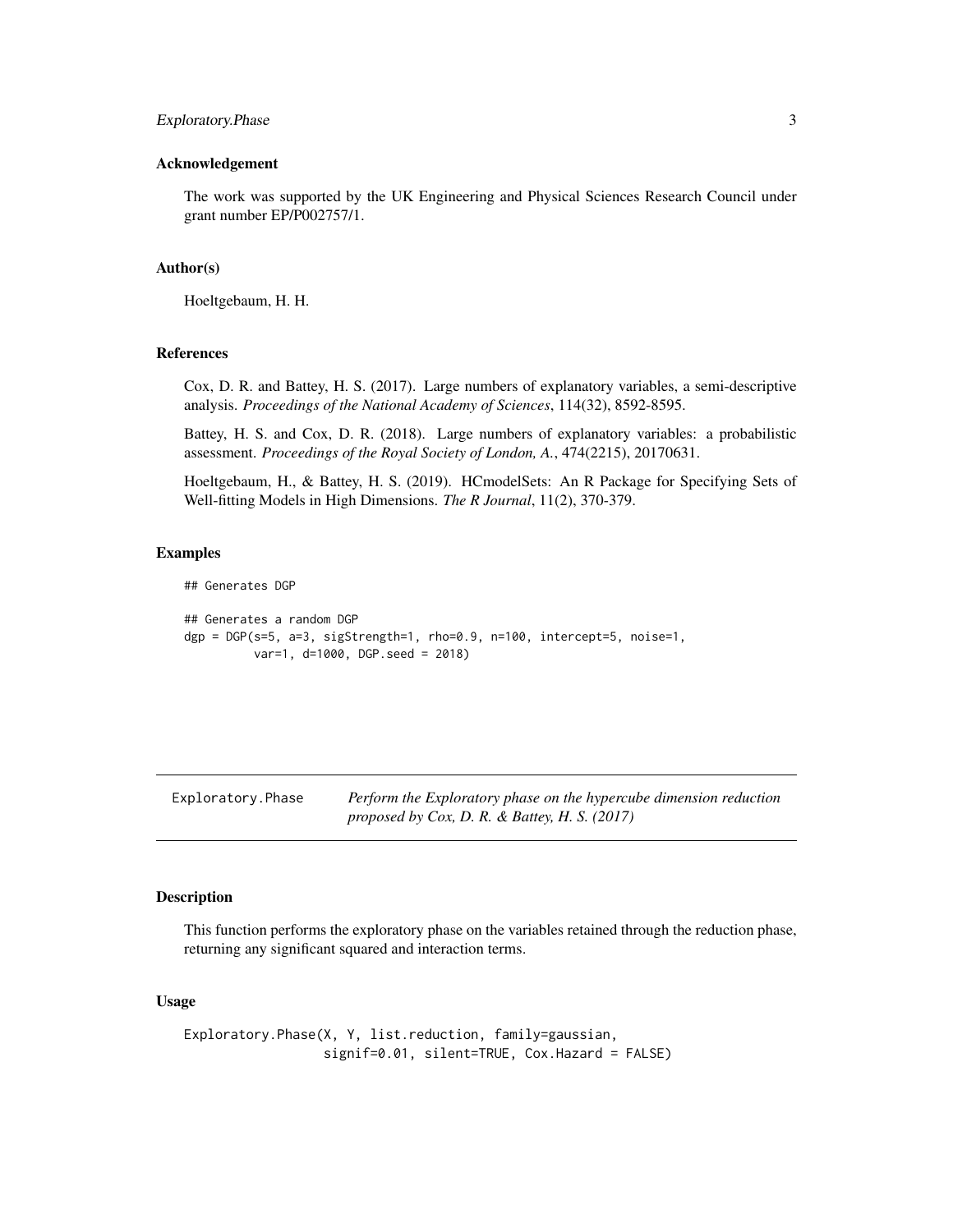#### <span id="page-3-0"></span>Arguments

| X          | Design matrix.                                                                                                                                                                                                                                         |
|------------|--------------------------------------------------------------------------------------------------------------------------------------------------------------------------------------------------------------------------------------------------------|
| Y          | Response vector.                                                                                                                                                                                                                                       |
|            | list.reduction Indices of retained variables from the reduction phase.                                                                                                                                                                                 |
| family     | A description of the error distribution and link function to be used in the model.<br>For glm this can be a character string naming a family function, a family function<br>or the result of a call to a family function. See family for more details. |
| signif     | Significance level for the assessment of squared and interaction terms. The de-<br>fault is 0.01.                                                                                                                                                      |
| silent     | By default, silent=TRUE. If silent=FALSE the user can decide upon the exclu-<br>sion of individual interaction terms.                                                                                                                                  |
| Cox.Hazard | If TRUE fits proportional hazards regression model. The family argument will<br>be ignored if Cox. Hazard=TRUE.                                                                                                                                        |

#### Value

mat.select.SQ Indices of variables with significant squared terms. mat.select.INTER Indices of the pairs of variables with significant interaction terms.

#### Acknowledgement

The work was supported by the UK Engineering and Physical Sciences Research Council under grant number EP/P002757/1.

#### Author(s)

Hoeltgebaum, H. H.

#### References

Cox, D. R., and Battey, H. S. (2017). Large numbers of explanatory variables, a semi-descriptive analysis. *Proceedings of the National Academy of Sciences*, 114(32), 8592-8595.

Battey, H. S. and Cox, D. R. (2018). Large numbers of explanatory variables: a probabilistic assessment. *Proceedings of the Royal Society of London, A.*, 474(2215), 20170631.

Hoeltgebaum, H., & Battey, H. S. (2019). HCmodelSets: An R Package for Specifying Sets of Well-fitting Models in High Dimensions. *The R Journal*, 11(2), 370-379.

#### See Also

[Reduction.Phase](#page-7-1)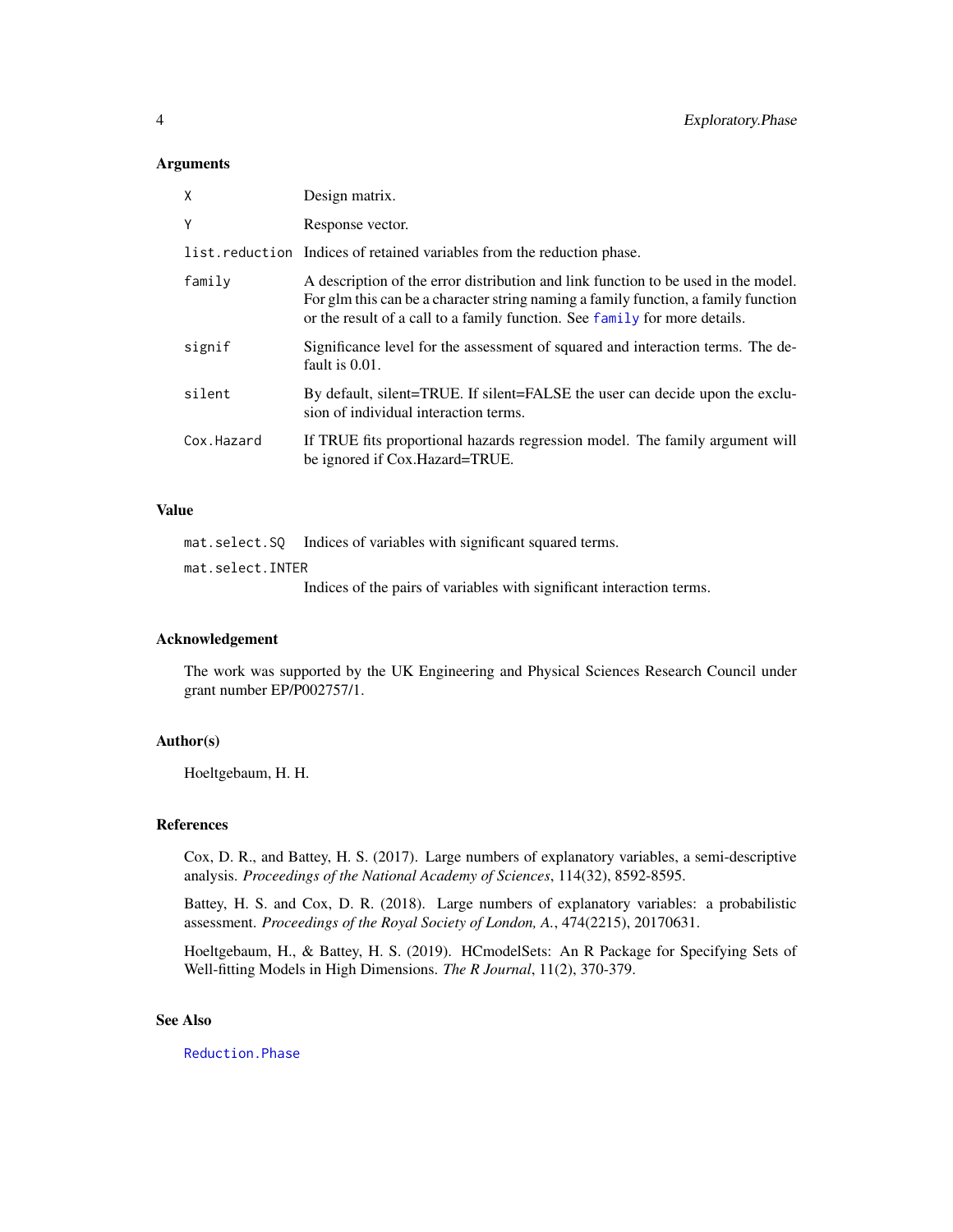#### <span id="page-4-0"></span>LymphomaData 5

#### Examples

```
## Generates a random DGP
dgp = DGP(s=5, a=3, sigStrength=1, rho=0.9, n=100, intercept=5, noise=1,
         var=1, d=1000, DGP.seed = 2018)
#Reduction Phase using only the first 70 observations
outcome.Reduction.Phase = Reduction.Phase(X=dgp$X[1:70,],Y=dgp$Y[1:70],
                                           family=gaussian, seed.HC = 1012)
# Exploratory Phase using only the first 70 observations, choosing the variables which
# were selected at least two times in the third dimension reduction
idxs = outcome.Reduction.Phase$List.Selection$'Hypercube with dim 2'$numSelected1
outcome.Exploratory.Phase = Exploratory.Phase(X=dgp$X[1:70,],Y=dgp$Y[1:70],
                                               list.reduction = idxs,
                                               family=gaussian, signif=0.01)
```
LymphomaData *Lymphoma patients data set.*

#### **Description**

Data set of lymphoma patients used in the study of Alizadeh et al. (2000) and also Simon et al. (2011).

#### Usage

data(LymphomaData)

#### Format

patient.data A list with survival times, staus and covariates from patients.

#### Value

| $\mathsf{x}$ | Covariates from patients. |
|--------------|---------------------------|
| time         | Survival times.           |
| status       | Patient status.           |

#### References

Alizadeh, A. A., et al. (2000). Distinct types of diffuse large B-cell lymphoma identified by gene expression profiling. Nature, 403(6769), p.503.

Simon, N., Friedman, J., Hastie, T., & Tibshirani, R. (2011). Regularization paths for Cox's proportional hazards model via coordinate descent. Journal of statistical software, 39(5), 1.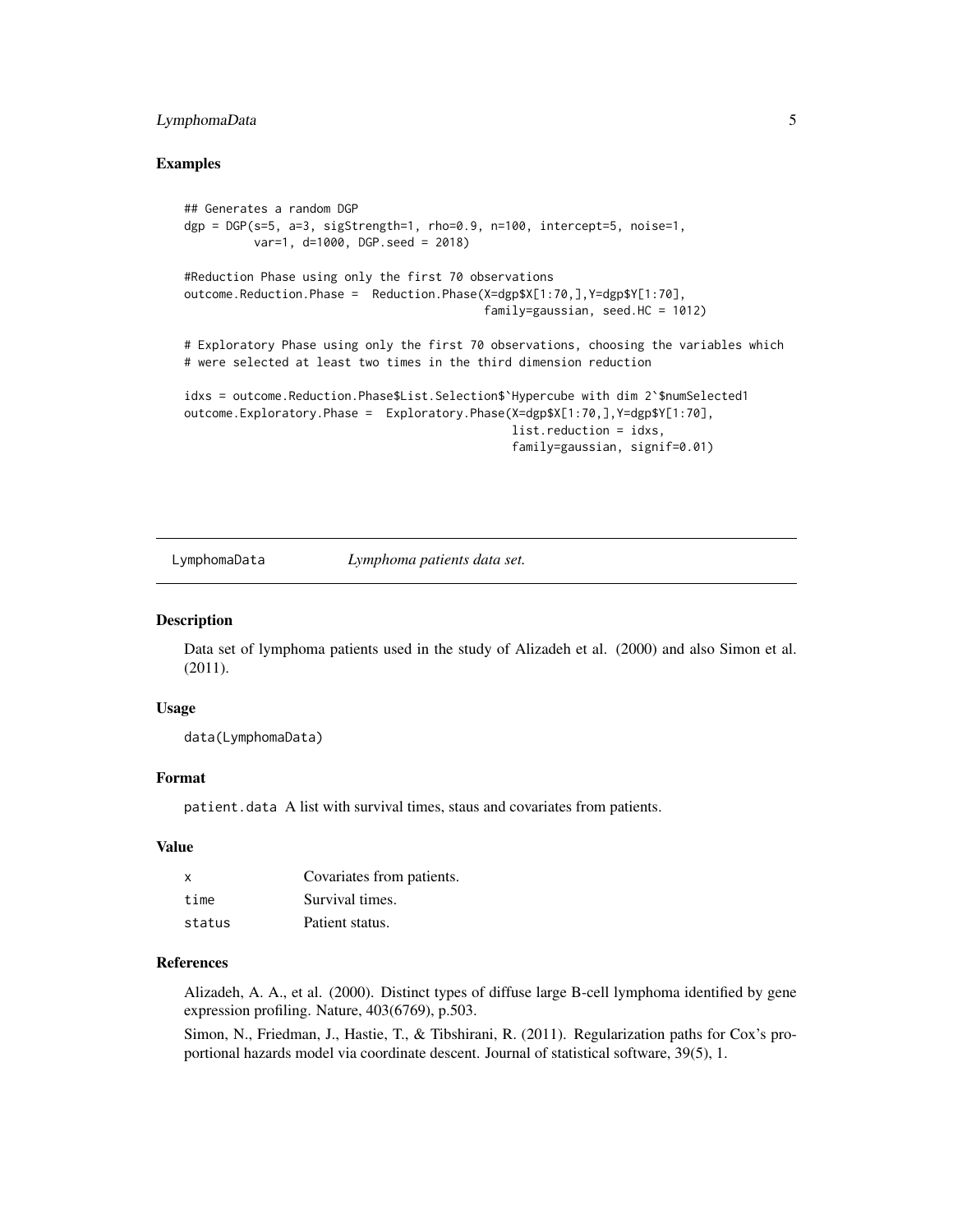#### Examples

```
data(LymphomaData)
x <- t(patient.data$x)
y <- patient.data$time
```
ModelSelection.Phase *Construct sets of well-fitting models as proposed by Cox, D. R. & Battey, H. S. (2017)*

#### Description

This function tests low dimensional subsests of the set of retained variables from the reduction phase and any squared or interaction terms suggested at the exploratory phase. Lists of well-fitting models of each dimension are returned.

#### Usage

```
ModelSelection.Phase(X,Y, list.reduction, family=gaussian,
                      signif=0.01, sq.terms=NULL, in.terms=NULL,
                      modelSize=NULL, Cox.Hazard = FALSE)
```
#### Arguments

| X          | Design matrix.                                                                                                                                                                                                                                         |
|------------|--------------------------------------------------------------------------------------------------------------------------------------------------------------------------------------------------------------------------------------------------------|
| Y          | Response vector.                                                                                                                                                                                                                                       |
|            | list. reduction Indices of variables that where chosen at the reduction phase.                                                                                                                                                                         |
| family     | A description of the error distribution and link function to be used in the model.<br>For glm this can be a character string naming a family function, a family function<br>or the result of a call to a family function. See family for more details. |
| signif     | Significance level of the likelihood ratio test against the comprehensive model.<br>The default is 0.01.                                                                                                                                               |
| sq.terms   | Indices of squared terms suggested at the exploratory phase (See Exploratory . Phase).                                                                                                                                                                 |
| in.terms   | Indices of pairs of variables suggested at the exploratory phase (See Exploratory Phase).                                                                                                                                                              |
| modelSize  | Maximum size of the models to be tested. Curently the maximum is 7. If not<br>provided a default is used.                                                                                                                                              |
| Cox.Hazard | If TRUE fits proportional hazards regression model. The family argument will<br>be ignored if Cox. Hazard=TRUE.                                                                                                                                        |

#### Value

goodModels List of models that are in the confidence set of size 1 to modelSize. An interaction term between, say, variables  $x_1$  and  $x_2$  is displayed as " $x_1$  \*  $x_2$ "; a squared term in, say, variable  $x_1$  is displayed as " $x_1 \wedge 2$ ". If an interaction term is present without the corresponding main effects, the main effects should be added.

<span id="page-5-0"></span>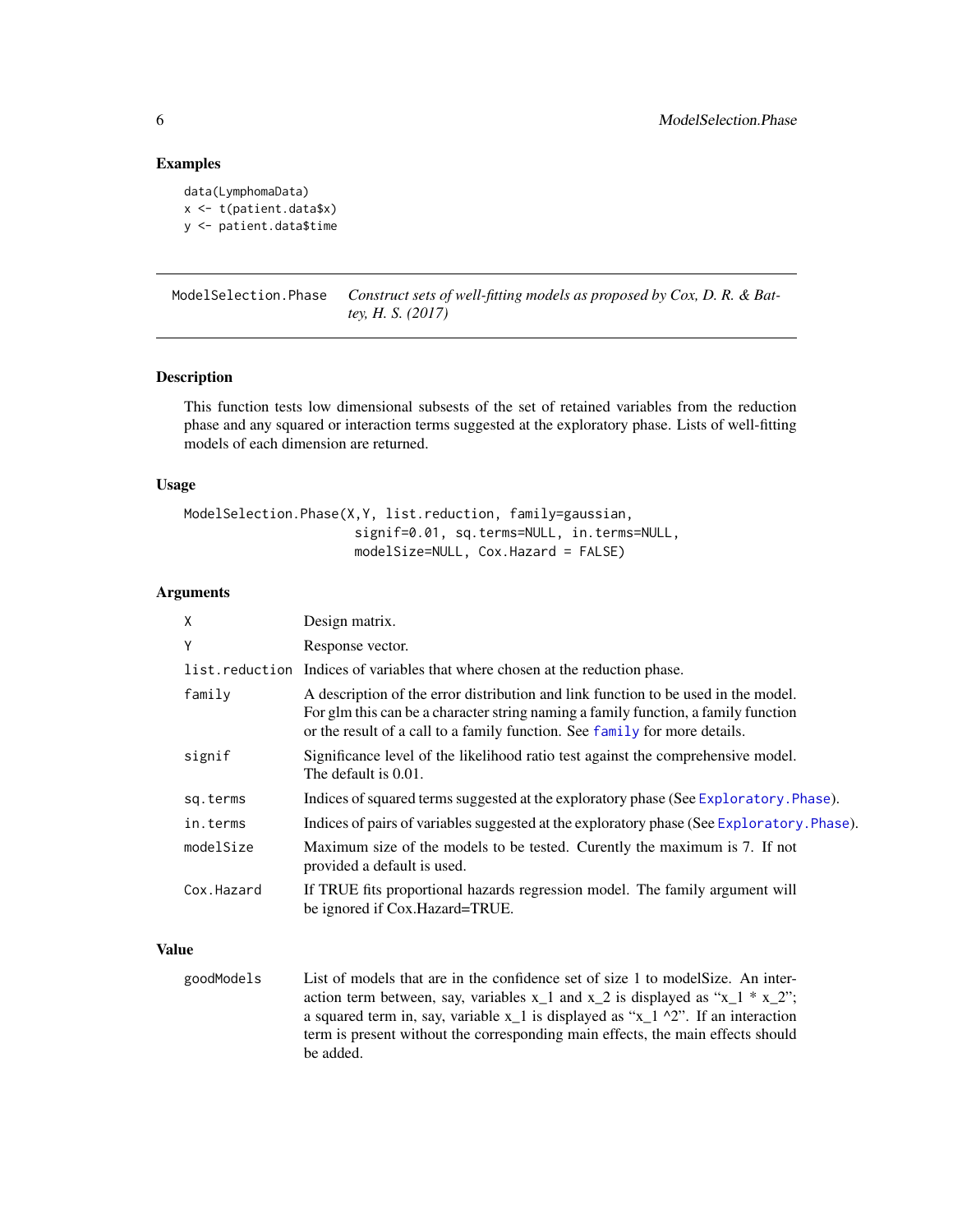#### <span id="page-6-0"></span>Acknowledgement

The work was supported by the UK Engineering and Physical Sciences Research Council under grant number EP/P002757/1.

#### Author(s)

Hoeltgebaum, H. H.

#### References

Cox, D. R. and Battey, H. S. (2017). Large numbers of explanatory variables, a semi-descriptive analysis. *Proceedings of the National Academy of Sciences*, 114(32), 8592-8595.

Battey, H. S. and Cox, D. R. (2018). Large numbers of explanatory variables: a probabilistic assessment. *Proceedings of the Royal Society of London, A.*, 474(2215), 20170631.

Hoeltgebaum, H., & Battey, H. S. (2019). HCmodelSets: An R Package for Specifying Sets of Well-fitting Models in High Dimensions. *The R Journal*, 11(2), 370-379.

#### See Also

[Reduction.Phase](#page-7-1), [Exploratory.Phase](#page-2-1)

#### Examples

```
## Generates a random DGP
dgp = DGP(s=5, a=3, sigStrength=1, rho=0.9, n=100, intercept=5, noise=1,
         var=1, d=1000, DGP.seed = 2018)
#Reduction Phase using only the first 70 observations
outcome.Reduction.Phase = Reduction.Phase(X=dgp$X[1:70,],Y=dgp$Y[1:70],
                                           family=gaussian, seed.HC = 1012)
# Exploratory Phase using only the first 70 observations, choosing the variables which
# were selected at least two times in the third dimension reduction
idxs = outcome.Reduction.Phase$List.Selection$`Hypercube with dim 2`$numSelected1
outcome.Exploratory.Phase = Exploratory.Phase(X=dgp$X[1:70,],Y=dgp$Y[1:70],
                                               list.reduction = idxs,
                                               family=gaussian, signif=0.01)
# Model Selection Phase using only the remainer observations
sq.terms = outcome.Exploratory.Phase$mat.select.SQ
in.terms = outcome.Exploratory.Phase$mat.select.INTER
MS = ModelSelection.Phase(X=dgp$X[71:100,],Y=dgp$Y[71:100], list.reduction = idxs,
```
sq.terms = sq.terms,in.terms = in.terms, signif=0.01)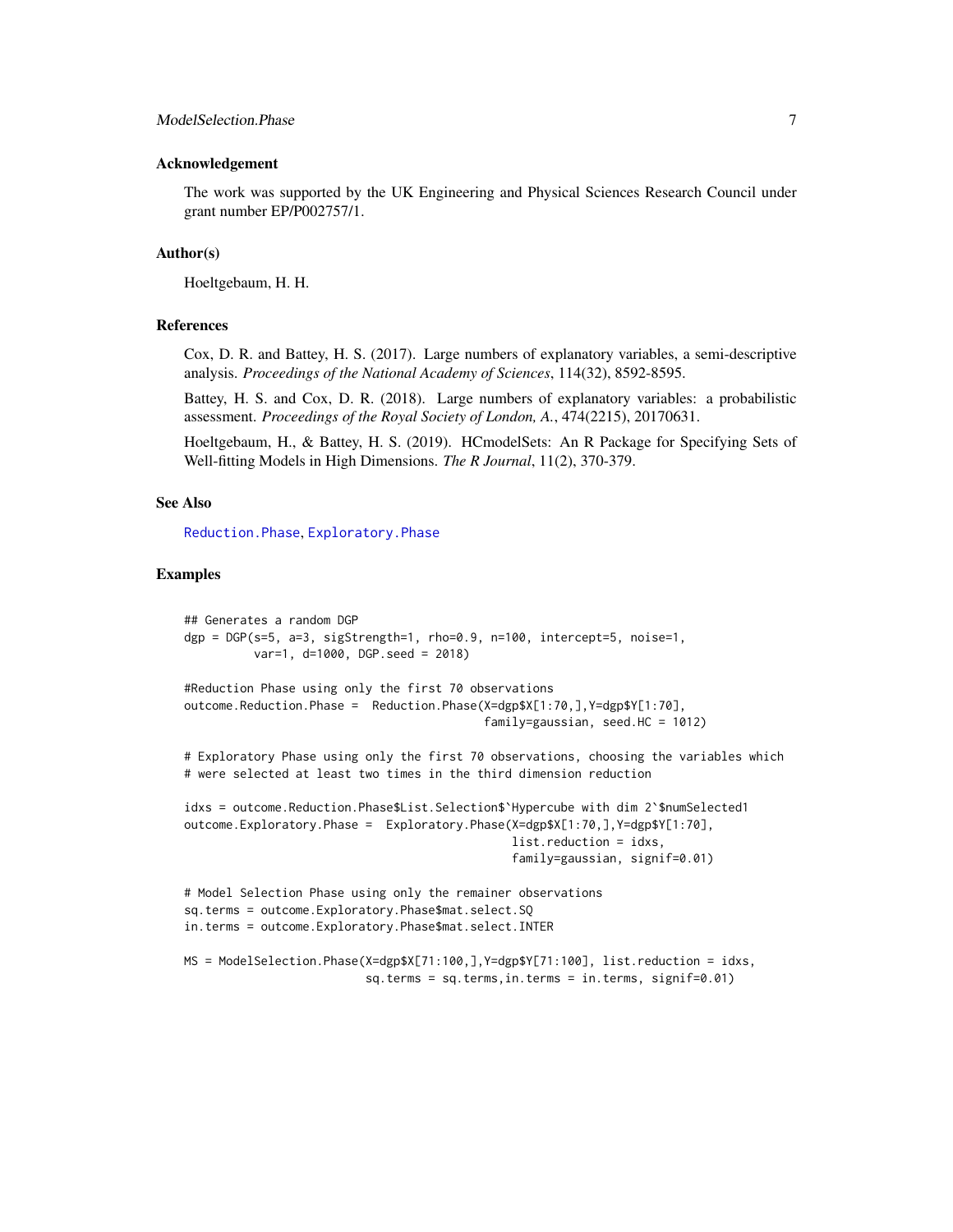<span id="page-7-1"></span><span id="page-7-0"></span>Reduction.Phase *Reduction by successive traversal of hypercubes proposed by Cox, D. R. & Battey, H. S. (2017)*

#### Description

This function traverses successively lower dimensional hypercubes, discarding variables according to the appropriate decision rules. It provides the number and indices of variables selected at each stage.

#### Usage

```
Reduction.Phase(X,Y,family=gaussian,
               dmHC=NULL,vector.signif=NULL,seed.HC = NULL, Cox.Hazard = FALSE)
```
#### Arguments

| X             | Design matrix.                                                                                                                                                                                                                                                                                                                                                                                                                                                                                                                                                             |
|---------------|----------------------------------------------------------------------------------------------------------------------------------------------------------------------------------------------------------------------------------------------------------------------------------------------------------------------------------------------------------------------------------------------------------------------------------------------------------------------------------------------------------------------------------------------------------------------------|
| Y             | Response vector.                                                                                                                                                                                                                                                                                                                                                                                                                                                                                                                                                           |
| family        | A description of the error distribution and link function to be used in the model.<br>For glm this can be a character string naming a family function, a family function<br>or the result of a call to a family function. See family for more details.                                                                                                                                                                                                                                                                                                                     |
| dmHC          | Dimension of the hypercube to be used in the first-stage reduction. This version<br>supports dimensions 2,3,4 and 5. If not specified a sensible value is calculated<br>and used.                                                                                                                                                                                                                                                                                                                                                                                          |
| vector.signif | Vector of decision rules to be used at each stage of the reduction. The first value<br>makes reference to the decision rule for the highest dimensional hypercube and<br>so on. If values are less than 1, this specifies a significance level of a test. All<br>variables significant at this level in at least half the analyses in which they appear<br>will be retained. If the value is 1 or 2, variables are retained if they are among<br>the 1 or 2 most significant in at least half the analyses in which they appear. If<br>unspecified a default rule is used. |
| seed.HC       | Seed for randomization of the variable indices in the hypercube. If not provided,<br>the variables are arranged according to their original order.                                                                                                                                                                                                                                                                                                                                                                                                                         |
| Cox.Hazard    | If TRUE fits proportional hazards regression model. The family argument will<br>be ignored if Cox.Hazard=TRUE.                                                                                                                                                                                                                                                                                                                                                                                                                                                             |

#### Value

| Matrix.Selection |                                                                                                  |
|------------------|--------------------------------------------------------------------------------------------------|
|                  | The number of variables selected at each reduction of the hypercube.                             |
|                  | List. Selection The indices of the variables retained through each stage of the reduction phase. |

#### Acknowledgement

The work was supported by the UK Engineering and Physical Sciences Research Council under grant number EP/P002757/1.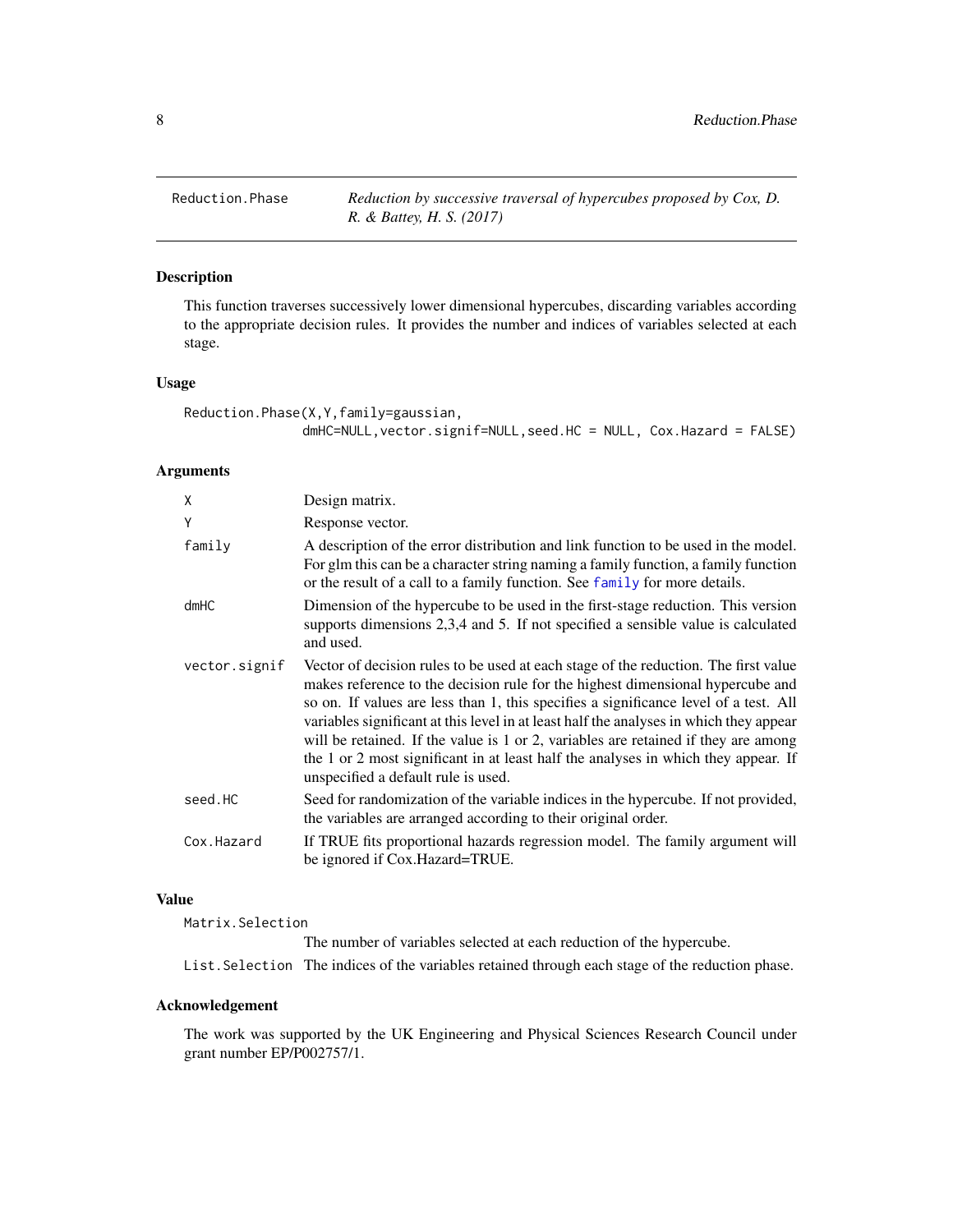#### Author(s)

Hoeltgebaum, H. H.

#### References

Cox, D. R. and Battey, H. S. (2017). Large numbers of explanatory variables, a semi-descriptive analysis. *Proceedings of the National Academy of Sciences*, 114(32), 8592-8595.

Battey, H. S. and Cox, D. R. (2018). Large numbers of explanatory variables: a probabilistic assessment. *Proceedings of the Royal Society of London, A.*, 474(2215), 20170631.

Hoeltgebaum, H., & Battey, H. S. (2019). HCmodelSets: An R Package for Specifying Sets of Well-fitting Models in High Dimensions. *The R Journal*, 11(2), 370-379.

#### Examples

```
## Generates a random DGP
dgp = DGP(s=5, a=3, sigStrength=1, rho=0.9, n=100, intercept=5, noise=1,
         var=1, d=1000, DGP.seed = 2018)
#Reduction Phase using only the first 70 observations
outcome.Reduction.Phase = Reduction.Phase(X=dgp$X[1:70,],Y=dgp$Y[1:70],
                                         family=gaussian, seed.HC = 1012)
# Not run, using vector.signif argument
# Fixing a decision rule of getting the 2 most significant in the first reduction
# and in the subsequent reduction, only those variables significant at 0.001 level
# outcome.Reduction.Phase = Reduction.Phase(X=dgp$X[1:70,],Y=dgp$Y[1:70],
# vector.signif = c(2, 0.001), family=gaussian, dmHC = 3)
```